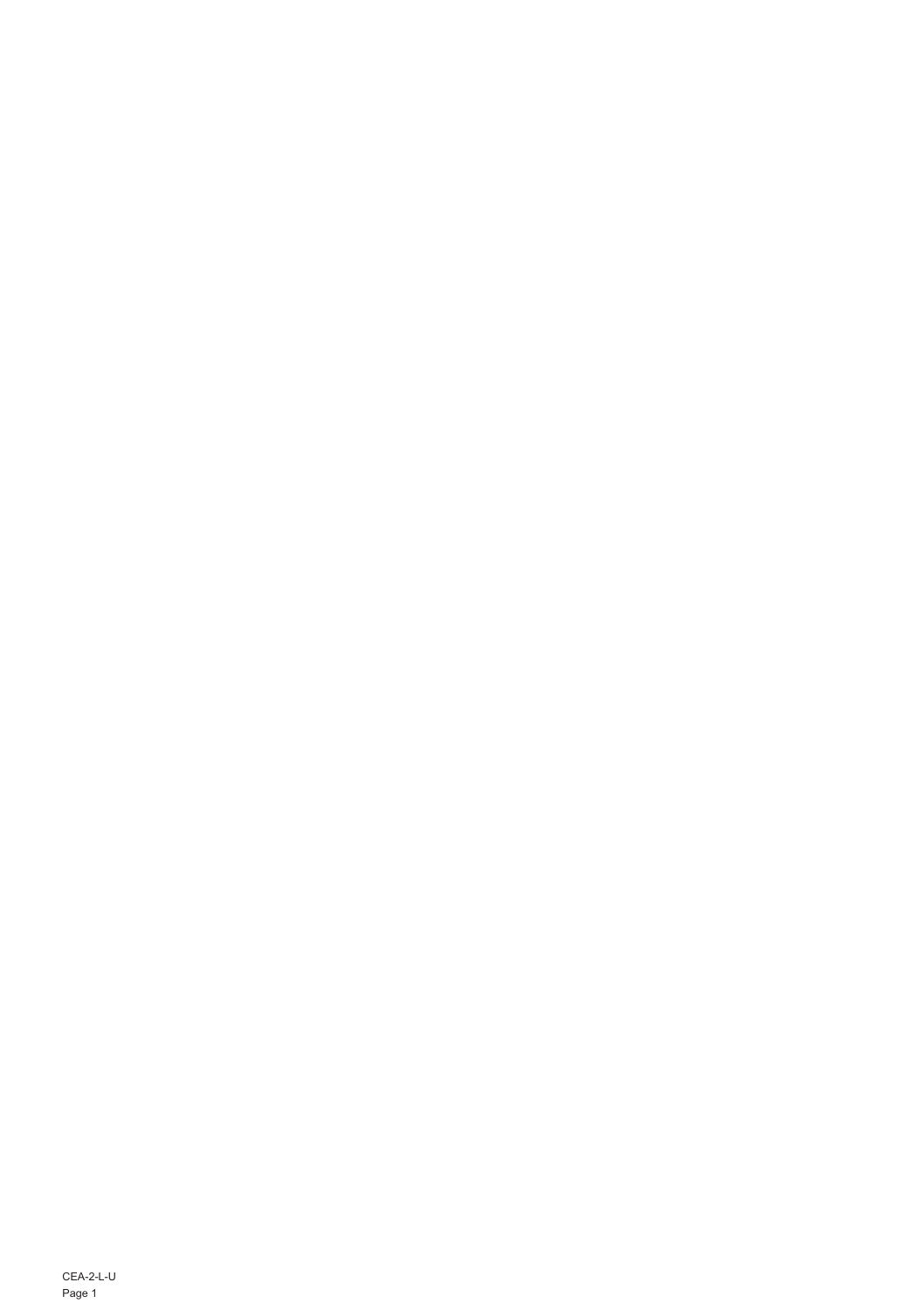# **Novocastra™ Liquid Mouse Monoclonal Antibody Carcinoembryonic Antigen (CD66e) Product Code: NCL-L-CEA-2**

# **Intended Use**

#### For *in vitro* diagnostic use.

NCL-L-CEA-2 is intended for the qualitative identification by light microscopy of human carcinoembryonic antigen in paraffin sections. The clinical interpretation of any staining or its absence should be complemented by morphological studies using proper controls and should be evaluated within the context of the patient's clinical history and other diagnostic tests by a qualified pathologist.

#### **NCL-L-CEA-2 is recommended for the assessment of carcinoembryonic antigen (CD66e) expression in normal and neoplastic tissues.**

#### **Summary and Explanation**

The first immunohistoperoxidase technique was reported by Nakane and Pierce.<sup>1</sup> Since then many developments have occurred, leading to increased sensitivity over earlier techniques. A recent development has been the use of polymeric labeling. This technology has been applied to both primary antibodies<sup>2</sup> and detection systems. The Novolink™ Polymer Detection Systems utilize a novel controlled polymerization technology to prepare polymeric HRP-linker antibody conjugates. Therefore, the problem of non-specific staining that can occur with Streptavidin/Biotin detection systems due to endogenous biotin does not occur.

### **Principle of Procedure**

Immunohistochemical (IHC) staining techniques allow for the visualization of antigens via the sequential application of a specific antibody to the antigen (primary antibody), a secondary antibody to the primary antibody and an enzyme complex with a chromogenic substrate with interposed washing steps. The enzymatic activation of the chromogen results in a visible reaction product at the antigen site. The specimen may then be counterstained and coverslipped. Results are interpreted using a light microscope and aid in the differential diagnosis of pathophysiological processes, which may or may not be associated with a particular antigen.

# **Reagent**

NCL-L-CEA-2 is a liquid tissue culture supernatant containing sodium azide as a preservative.

#### **Clone**

12-140-10

#### **Immunogen**

CEA isolated from liver metastasis of colorectal carcinomas by PCA extraction followed by ion exchange and gel filtration chromatography.

#### **Specificity**

Human carcinoembryonic antigen (CD66e).

# **Ig Class**

IgG1

# **Total Protein Concentration Total Protein**

Refer to vial label for lot specific total protein concentration.

# **Antibody Concentration**

Greater than or equal to 38 mg/L as determined by ELISA. Refer to vial label for lot specific Ig concentration.

#### **Warnings and Precautions**

This reagent has been prepared from the supernatant of cell culture. As it is a biological product, reasonable care should be taken when handling it.

This reagent contains sodium azide. A Material Safety Data Sheet is available upon request or available from

www.LeicaBiosystems.com

Consult federal, state or local regulations for disposal of any potentially toxic components.

Specimens, before and after fixation, and all materials exposed to them, should be handled as if capable of transmitting infection and disposed of with proper precautions.<sup>3</sup> Never pipette reagents by mouth and avoid contacting the skin and mucous membranes with reagents and specimens. If reagents or specimens come in contact with sensitive areas, wash with copious amounts of water. Seek medical advice.

Minimize microbial contamination of reagents or an increase in non-specific staining may occur.

Incubation times or temperatures, other than those specified, may give erroneous results. Any such changes must be validated by the user.

# **Storage and Stability**

Store at 2–8 °C. Do not freeze. Return to 2–8 °C immediately after use. Do not use after expiration date indicated on the vial label. Storage conditions other than those specified above must be verified by the user.

The signs indicating contamination and/or instability of NCL-L-CEA-2 are: turbidity of the solution, odor development, and presence of precipitate.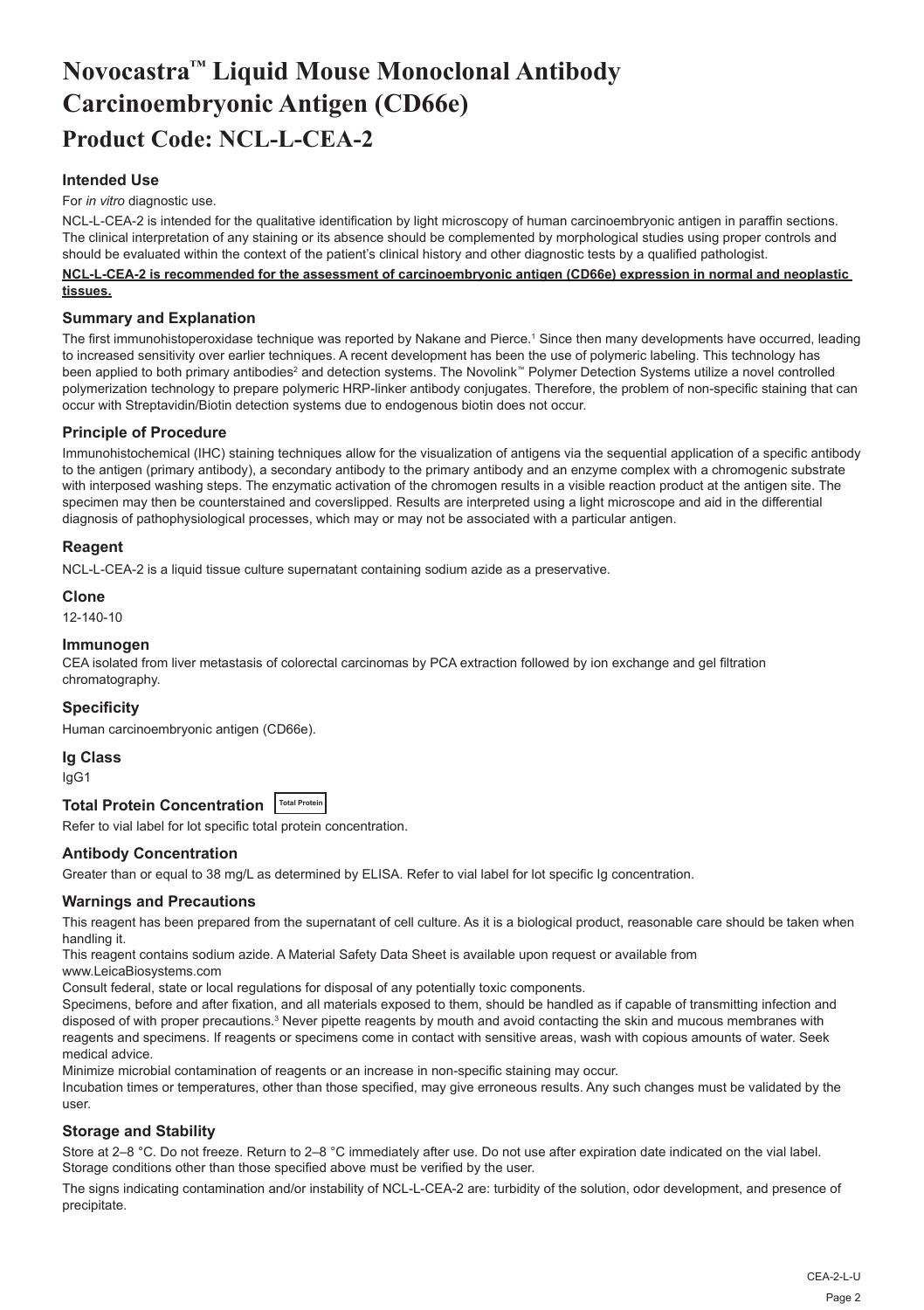# **Specimen Preparation**

The recommended fixative is 10% neutral-buffered formalin for paraffin-embedded tissue sections.

#### **Recommendations On Use**

Immunohistochemistry on paraffin sections.

**Enzyme Induced Epitope Retrieval (EIER): Please follow the instructions for use in Novocastra Enzyme Proteinase K (IHC). Suggested dilution:** 1:200 for 30 minutes at 25 °C. This is provided as a guide and users should determine their own optimal working dilutions.

**Visualization:** Please follow the instructions for use in the Novolink™ Polymer Detection Systems. For further product information or support, contact your local distributor or regional office of Leica Biosystems, or alternatively, visit the Leica Biosystems Web site, www.LeicaBiosystems.com

The performance of this antibody should be validated when utilized with other manual staining systems or automated platforms.

#### **Materials Provided**

See Reagent.

# **Materials Required But Not Provided**

See Novolink™ Polymer Detection Systems Instructions for Use.

#### **Quality Control**

Differences in tissue processing and technical procedures in the user's laboratory may produce significant variability in results, necessitating regular performance of in-house controls in addition to the following procedures.

Controls should be fresh autopsy/biopsy/surgical specimens, formalin-fixed, processed and paraffin wax-embedded as soon as possible in the same manner as the patient sample(s).

### **Positive Tissue Control**

Used to indicate correctly prepared tissues and proper staining techniques.

One positive tissue control should be included for each set of test conditions in each staining run.

A tissue with weak positive staining is more suitable than a tissue with strong positive staining for optimal quality control and to detect minor levels of reagent degradation.<sup>4</sup>

Recommended positive control tissue is colon

If the positive tissue control fails to demonstrate positive staining, results with the test specimens should be considered invalid.

#### **Negative Tissue Control**

Should be examined after the positive tissue control to verify the specificity of the labeling of the target antigen by the primary antibody. Recommended negative control tissue is cerebellum

Alternatively, the variety of different cell types present in most tissue sections frequently offers negative control sites, but this should be verified by the user.

Non-specific staining, if present, usually has a diffuse appearance. Sporadic staining of connective tissue may also be observed in sections from excessively formalin-fixed tissues. Use intact cells for interpretation of staining results. Necrotic or degenerated cells often stain non-specifically.<sup>s</sup> False-positive results may be seen due to non-immunological binding of proteins or substrate reaction products. They may also be caused by endogenous enzymes such as pseudoperoxidase (erythrocytes), endogenous peroxidase (cytochrome C), or endogenous biotin (eg. liver, breast, brain, kidney) depending on the type of immunostain used. To differentiate endogenous enzyme activity or non-specific binding of enzymes from specific immunoreactivity, additional patient tissues may be stained exclusively with substrate chromogen or enzyme complexes (avidin-biotin, streptavidin, labeled polymer) and substrate-chromogen, respectively. If specific staining occurs in the negative tissue control, results with the patient specimens should be considered invalid.

#### **Negative Reagent Control**

Use a non-specific negative reagent control in place of the primary antibody with a section of each patient specimen to evaluate non-specific staining and allow better interpretation of specific staining at the antigen site.

#### **Patient Tissue**

Examine patient specimens stained with NCL-L-CEA-2 last. Positive staining intensity should be assessed within the context of any non-specific background staining of the negative reagent control. As with any immunohistochemical test, a negative result means that the antigen was not detected, not that the antigen was absent in the cells/tissue assayed. If necessary, use a panel of antibodies to identify false-negative reactions.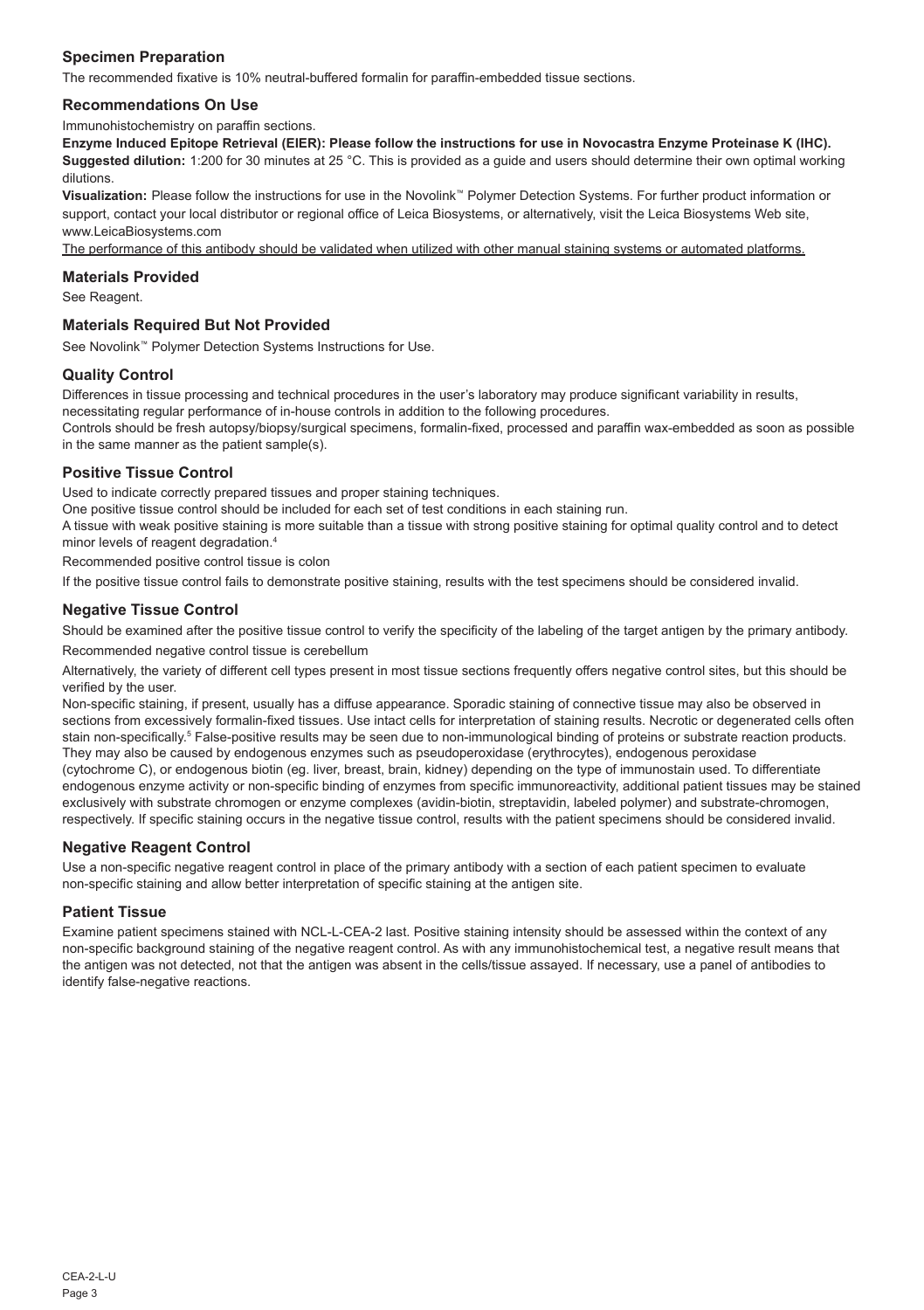# **Results Expected**

# Normal Tissues

Clone 12-140-10 detected the carcinoembryonic antigen protein on the apical surface of crypt cells of ileum and cecum, basal epithelium of crypt cells in colon and rectum, polymorph neutrophils within the spleen, stratified squamous epithelium of exocervix, tongue and esophagus, squamous epithelium of tonsil, and Hassall's corpuscles within the thymus. (Total number of normal cases evaluated = 70). Abnormal Tissues

Clone 12-140-10 stained 2/2 esophageal squamous cell carcinomas, 1/2 infiltrating ductal carcinomas of the breast, 2/2 gastric adenocarcinomas, 2/2 rectal adenocarcinomas, 28/44 lung tumors (including 24/25 adenocarcinomas, 2/2 bronchioloaveolar carcinomas, 2/2 large cell neuroendocrine carcinomas, 0/2 non-small cell carcinomas, 0/11 squamous cell carcinomas, 0/2 large cell carcinomas), 1/3 liver tumors (including 1/1 cholangiocarcinoma, 0/2 hepatocellular carcinomas), 1/4 ovarian tumors (including 1/1 mucinous cystadenocarcinoma, 0/1 malignant germ cell, 0/1 serous cystadenocarcinoma, 0/1 clear cell carcinoma), 1/2 cervical squamous cell carcinomas, 17/23 metastatic tumors of unknown origin (including 9/12 metastatic mucinous adenocarcinomas, 7/8 metastatic adenocarcinomas, 1/1 metastatic signet-ring cell adenocarcinoma, 0/1 metastatic papillary carcinoma, 0/1 metastatic carcinoma), 40/41 abnormal colon tissues (including 15/16 colonic adenocarcinomas, 5/5 mucinous adenocarcinomas, 1/1 signet-ring cell carcinoma, 2/2 adenomas, 3/3 villotubulous adenomas, 2/2 polyps, 2/2 adenomatous polyps, 1/1 hyperplastic polyp, 4/4 Crohn's disease, 5/5 chronic inflammation).

No staining was observed in brain tumors (0/2), larynx tumor (0/1), thymus tumor (0/1), thyroid tumors (0/3), soft tissue tumors (0/2), tongue tumors (0/2), renal tumors (0/2), testicular tumors (0/2) and skin tumors (0/2). (Total number of abnormal cases evaluated = 142).

# **General Limitations**

Immunohistochemistry is a multistep diagnostic process that consists of specialized training in the selection of the appropriate reagents; tissue selection, fixation, and processing; preparation of the IHC slide; and interpretation of the staining results.

Tissue staining is dependent on the handling and processing of the tissue prior to staining. Improper fixation, freezing, thawing, washing, drying, heating, sectioning or contamination with other tissues or fluids may produce artifacts, antibody trapping, or false negative results. Inconsistent results may be due to variations in fixation and embedding methods, or to inherent irregularities within the tissue.<sup>6</sup> Excessive or incomplete counterstaining may compromise proper interpretation of results.

The clinical interpretation of any staining or its absence should be complemented by morphological studies using proper controls and should be evaluated within the context of the patient's clinical history and other diagnostic tests by a qualified pathologist. Antibodies from Leica Biosystems Newcastle Ltd are for use, as indicated, on either frozen or paraffin-embedded sections with specific fixation requirements. Unexpected antigen expression may occur, especially in neoplasms. The clinical interpretation of any stained tissue section must include morphological analysis and the evaluation of appropriate controls.

# **Performance Characteristics**

The performance of NCL-L-CEA-2 has been validated on a range of normal and abnormal tissues. See Results Expected.

# **Bibliography - General**

- 1. Nakane PK and Pierce GB. Enzyme labeled antibodies : Preparations and applications for the localization of antigens. Journal of Histochemistry and Cytochemistry. 1967; 14:929–931.
- 2. Tsutsumi Y, Serizawa A and Kawai K. Enhanced polymer one-step staining (EPOS) for proliferating cell nuclear antigen and Ki-67 antigen-applications to intraoperative frozen diagnosis. Pathology International. 1995; 45(2):108–115.
- 3. National Committee for Clinical Laboratory Standards (NCCLS). Protection of laboratory workers from infectious diseases transmitted by blood and tissue; proposed guideline. Villanova, P.A. 1991; 7(9). Order code M29-P.
- 4. Battifora H. Diagnostic uses of antibodies to keratins: a review and immunohistochemical comparison of seven monoclonal and three polyclonal antibodies. Progress in Surgical Pathology. 6:1–15. eds. Fenoglio-Preiser C, Wolff CM, Rilke F. Field & Wood, Inc., Philadelphia.
- 5. Nadji M, Morales AR. Immunoperoxidase, part I: the techniques and pitfalls. Laboratory Medicine. 1983; 14:767.
- 6. Omata M, Liew CT, Ashcavai M, Peters RL. Nonimmunologic binding of horseradish peroxidase to hepatitis B surface antigen: a possible source of error in immunohistochemistry. American Journal of Clinical Pathology. 1980; 73:626.
- 7. Lee OJ and Lee HC. Urothellial (transitional cell) carcinoma arising in mature cystic teratoma a case report. The Korean Journal of Pathology. 2010; 44: 666-669.
- 8. Chung-Chin Y, Lai-Fong K, Ming-Yung L, et al. Ancillary p16INK4a adds no meaningful value to the performance of ER/PR/Vim/CEA panel in distinguishing between primary endocervical and endometrial adenocarcinomas in a tissue microarray study. Archives of Gynecology and Obstetrics 2009;208:3: 405-413.
- 9. Gimelli S, Beri S, Drabkin HA, et al. The tumor suppressor gene TRC8/RNF139 is disrupted by a constitutional balanced translocation t(8;22)(q24.13;q11.21) in a young girl with dysgerminoma. Molecular Cancer 2009;8: 52-65.
- 10.Liao CL, Lee MY, Tyan YS, et al. Progesterone receptor does not improve the performance and test effectiveness of the conventional 3-marker panel, consisting of estrogen recptor, vimentin and carcinoembryonic antigen in distinguishing between primary endocervical and endometrial adenocarcinomas in tissue microarray extension study. Journal of Translational Medicine 2009;7:(1): 1-9.
- 11..Raspollini MR, Baroni G, Taddei A and Taddei GL. Primary cervical adenocarcinoma with intestinal differentiation and colonic carcinoma metastatic to cervix: an investigation using Cdx-2 and a limited immunohistochemical panel. Archives of Pathology and Laboratory Medicine 2003;127:1586-1590.

# **Amendments to Previous Issue**

Not applicable.

**Date of Issue**

20 Febraury 2019